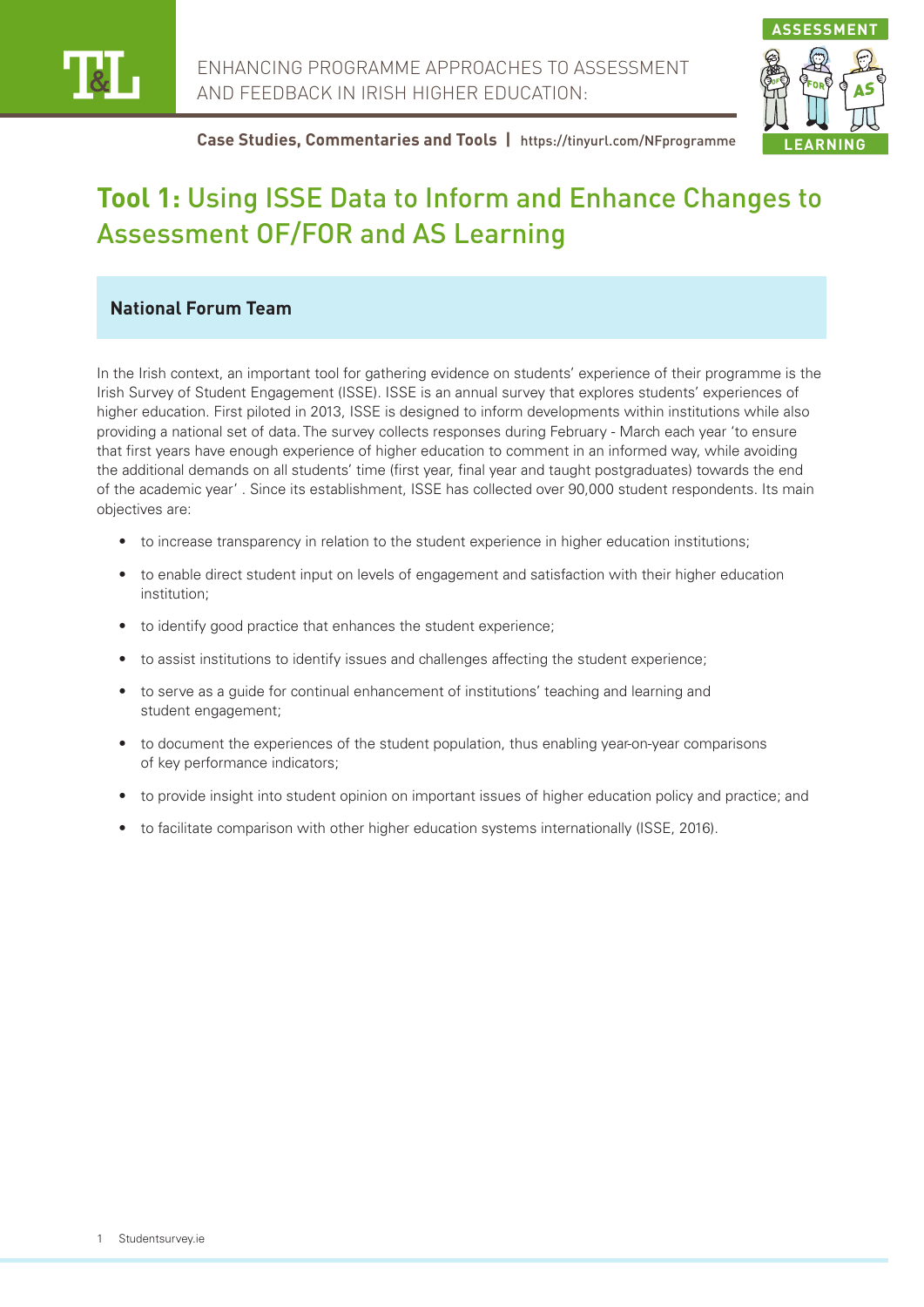

ENHANCING PROGRAMME APPROACHES TO ASSESSMENT AND FEEDBACK IN IRISH HIGHER EDUCATION:



# **Case Studies, Commentaries and Tools |** https://tinyurl.com/NFprogramme

As part of the National Forum Assessment Enhancement Theme (2016-2018), the National Forum identified 15 questions in the ISSE survey that broadly related to Assessment OF, FOR or AS Learning<sup>2</sup>. Three questions related to Assessment OF Learning, four related to Assessment FOR Learning and eight related to Assessment AS Learning. In addition, although not specifically highlighting assessment, eight General Outcomes questions gave some indication of the intentions of assessment in the students' curricular and extra-curricular activities (see Table 1).

#### **Table 1 Assessment-related questions in ISSE 2016**

| <b>Assessment FOR Learning</b>                                                                                                                      |                                                                                                                     |
|-----------------------------------------------------------------------------------------------------------------------------------------------------|---------------------------------------------------------------------------------------------------------------------|
| During the current academic year,<br>about how often have you:                                                                                      | Discussed your performance with academic staff?                                                                     |
| During the current academic year,<br>to what extent have lecturers/<br>teaching staff:                                                              | Clearly explained course goals and requirements?                                                                    |
|                                                                                                                                                     | Provided feedback on a draft or work in progress?                                                                   |
|                                                                                                                                                     | Provided prompt and detailed feedback on tests or completed<br>assignments?                                         |
| <b>Assessment AS Learning</b>                                                                                                                       |                                                                                                                     |
| During the current academic year,<br>about how often have you:                                                                                      | Asked questions or contributed to discussions in class, tutorials,<br>labs or online?                               |
|                                                                                                                                                     | Asked another student to help you to understand course material?                                                    |
|                                                                                                                                                     | Explained course material to one or more students?                                                                  |
|                                                                                                                                                     | Prepared for exams by discussing or working through course material<br>with other students?                         |
|                                                                                                                                                     | Worked with other students on projects or assignments?                                                              |
|                                                                                                                                                     | Discussed course topics, ideas, or concepts with academic staff<br>outside of class?                                |
|                                                                                                                                                     | Evaluated what others have concluded from numerical information?                                                    |
|                                                                                                                                                     | Worked on assessments that informed you how well you are learning?                                                  |
| <b>Assessment OF Learning</b>                                                                                                                       |                                                                                                                     |
| During the current academic year,<br>about how often have you:                                                                                      | Made a presentation in class or online?                                                                             |
|                                                                                                                                                     | Combined ideas from different subjects / modules when completing<br>assignments?                                    |
|                                                                                                                                                     | Included diverse perspectives (political, religious, racial/ethnic,<br>gender, etc.) in discussions or assignments? |
| <b>General Outcomes</b>                                                                                                                             |                                                                                                                     |
| How much has your experience at<br>this institution contributed to your<br>knowledge, skills and personal<br>development in the following<br>areas: | Writing clearly and effectively?                                                                                    |
|                                                                                                                                                     | Speaking clearly and effectively?                                                                                   |
|                                                                                                                                                     | Thinking critically and analytically?                                                                               |
|                                                                                                                                                     | Analysing numerical and statistical information?                                                                    |
|                                                                                                                                                     | Acquiring job- or work-related knowledge and skills?                                                                |
|                                                                                                                                                     | Working effectively with others?                                                                                    |
|                                                                                                                                                     | Solving complex real-world problems?                                                                                |
|                                                                                                                                                     | Being an informed and active citizen (societal / political /<br>community)?                                         |

2 See National Forum 2017 for a sectoral understanding of Assessment OF, FOR and AS Learning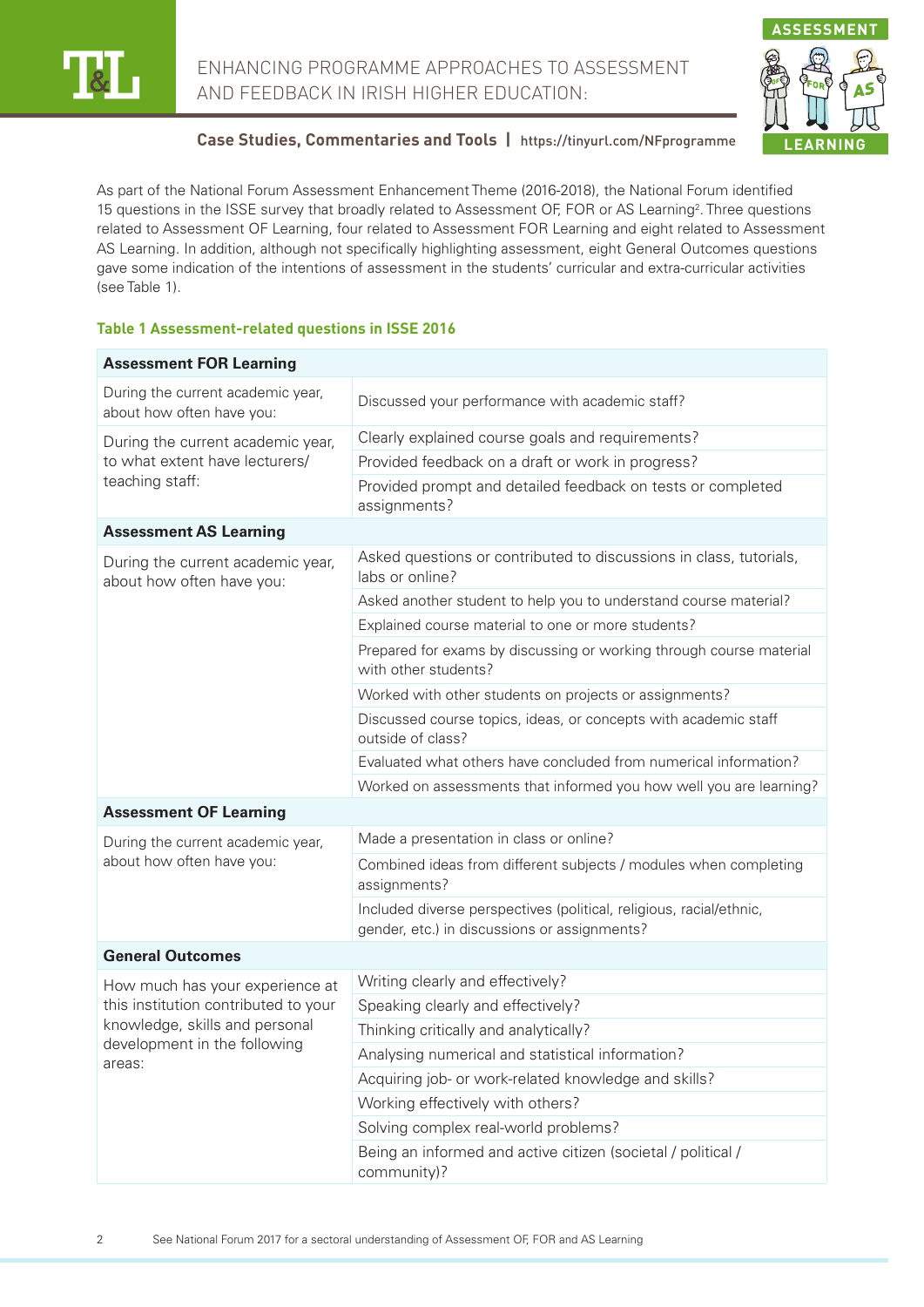



### **A Snapshot of ISSE Assessment Data Across the Irish Sector for 2016**

As part of the National Forum's recently published profile of documented assessment practices across the higher education sector (National Forum, 2016), 2016 ISSE data related to students' experiences of assessment was explored. In all, data from 14,076 first year undergraduates and 10,650 final year undergraduates was included in the report.

The data was analysed to see if there were identifiable similarities/differences across fields of study and across programme stages. In particular, given the literature's emphasis on the importance of feedback and student self-monitoring in first year (Knight, 2000; Taylor, 2008) and the importance of students as partners in assessment (Cook-Sather, Bovill, & Felten, 2014), the differences between first and final year Assessment FOR and AS Learning were explored.

Interactions with staff involving feedback on assessments were found to happen more often than general discussions on performance. The likelihood of a student receiving feedback on a draft/work in progress varied between field of study and stage in programme (see Figure 1). Final year Education students were least likely to receive such feedback often/very often. In contrast, first and final year Services students and Arts & Humanities students and first year ICTs student were found to be more likely to receive such feedback.



**Figure 1 During the current academic year, to what extent have lecturers/teaching staff provided feedback on a draft or work in progress? (ISSE, 2016)**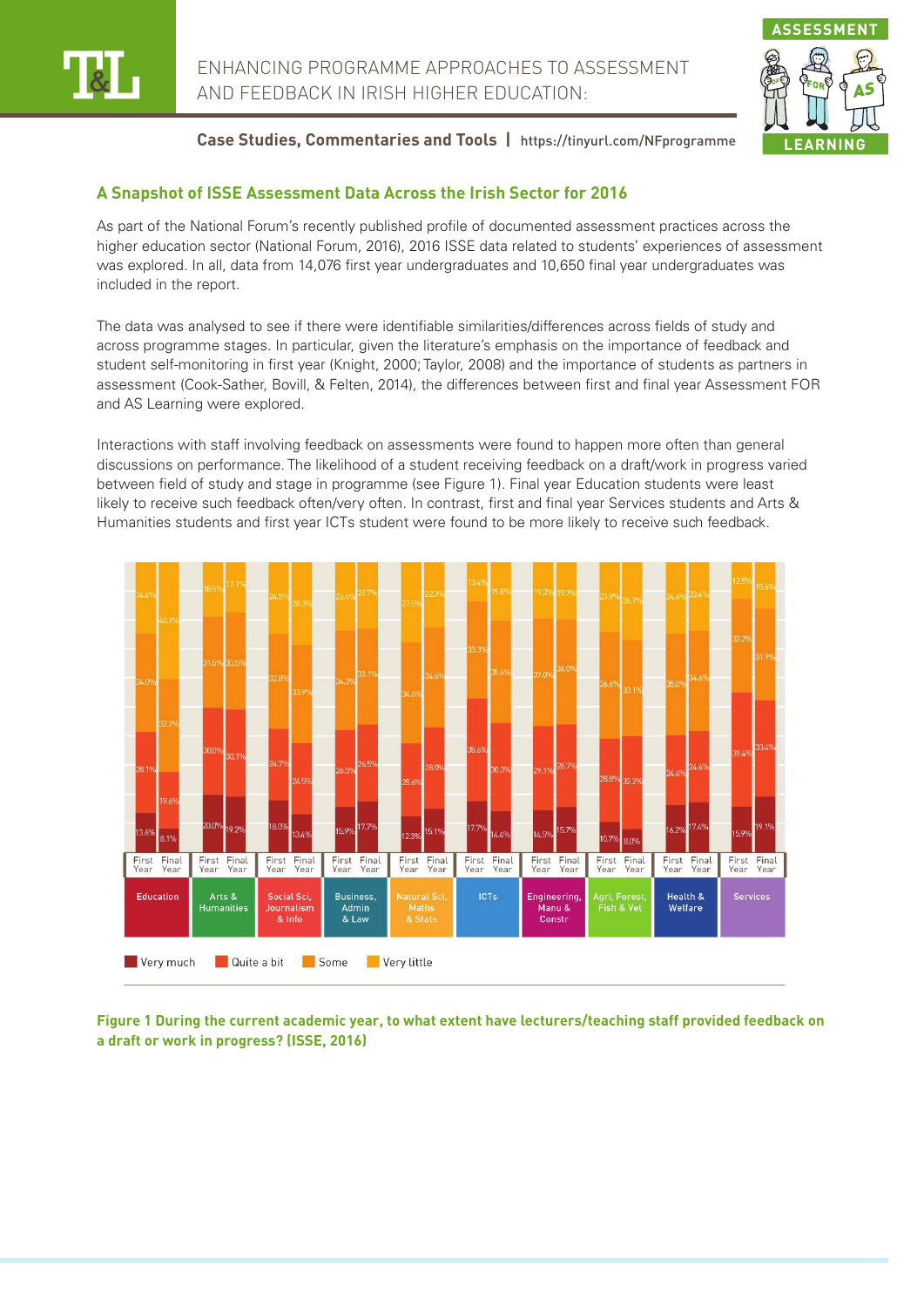



The frequency of prompt feedback was also higher in first year, compared to final year, across all fields of study and was lowest amongst students in the final year of Education and of Agriculture, Forestry, Fisheries and Veterinary (see Figure 2).



#### **Figure 2 During the current academic year, to what extent have lecturers/teaching staff provided prompt and detailed feedback on tests or completed assignments? (ISSE, 2016)**

As Figure 3 illustrates, across the fields of study, final year students were more likely than first year students to find themselves explaining/discussing course material.



**Figure 3 During the current academic year, about how often have you prepared for exams by discussing or working through course material with other students? (ISSE, 2016)**